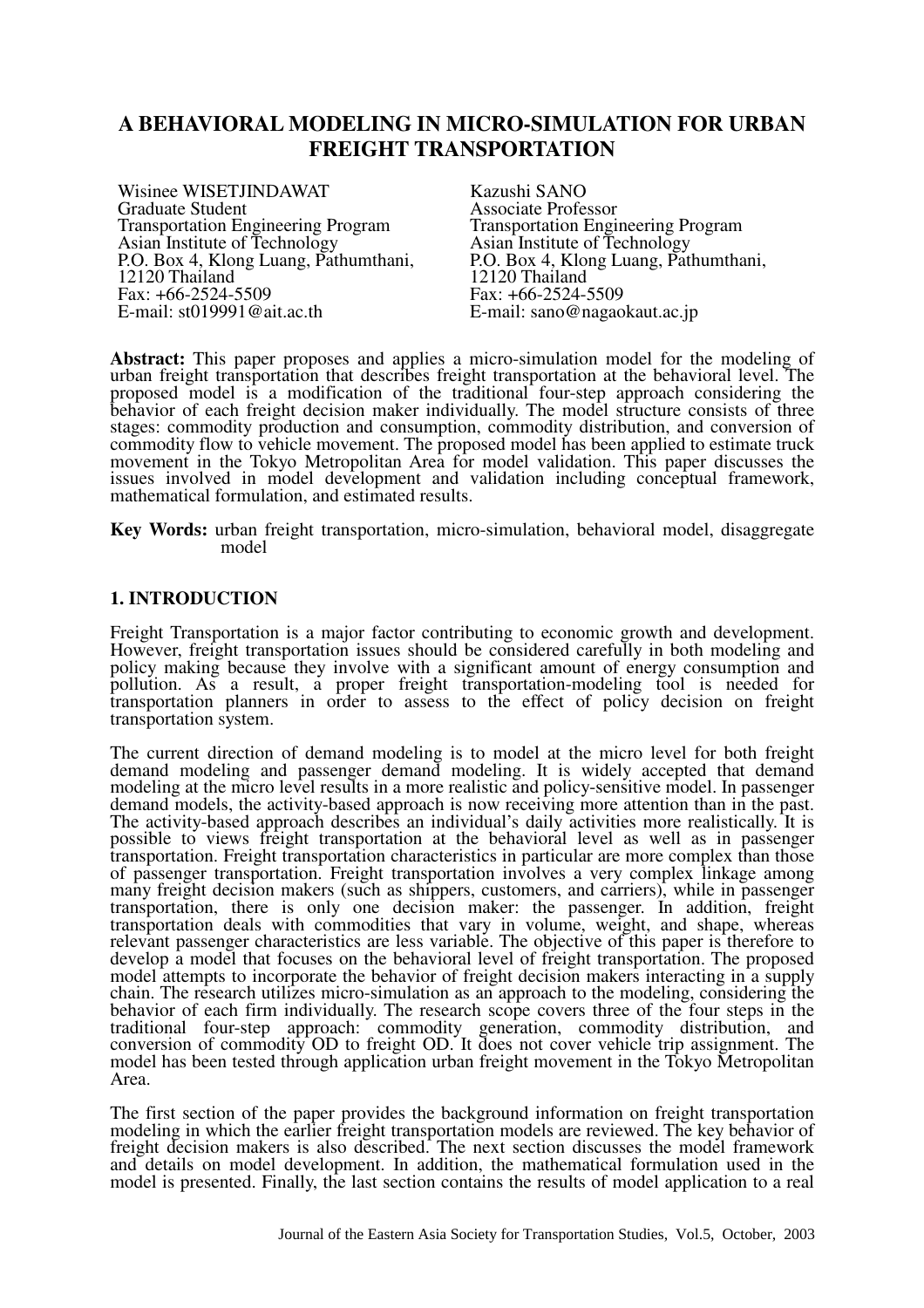transportation system and recommendation on the proposed model.

### **2. BACKGROUD**

### **2.1 Freight Transportation Modeling**

Earlier freight transportation models can be categorized into two groups: trip-based and commodity-based approaches (Veras and Thorson, 2000). Trip-based approach deals with truck trips that are generated directly from the size indicators for trip generation such as the number of employees and floor area without concerning the amount of commodity production or consumption. The generated trips are then distributed from generation points to attraction points resulting in trip origins and destinations, which are assigned to a network via traffic assignment. An example of this approach is the model of truck estimation with limited origindestination survey data by Park and Smith (1997). The model generates truck trips using trip rate technique and utilized the gravity model, which was calibrated from the available OD survey data, for distributing the generated trips. Matt and Visser (1996) utilized the Geographic Information System (GIS) to incorporate the trip chain characteristic of freight transportation. After trip generation and attraction were performed, the GIS was used for route simulation resulting in the sequence of picking up or delivery at the optimal distance, time, or cost. Nevertheless, this approach has limitations, as freight trips are directly generated; it is therefore not applicable to evaluate logistics policies that affect the changes in the characteristics of commodity movement.

Commodity-based approach attempts to overcome the drawback of the former approach. It starts from the movement of commodities. At the stage of trip generation, instead, the approach generates the level of commodity production and consumption. Consequently, it requires the additional stage to convert the commodity flows to vehicle tours. Sivakumar and Baht (2002) developed the fractional split distribution model that focused on the stages of commodity generation and distribution. The consumption level was determined by commodity generation and commodity distribution was estimated by the fractional split distribution model, which was similar to a multinomial logit model, instead of generally using a gravity model. Boerkamps et al (2000) proposed the behavioral model of freight movement in a supply chain. The model predicted the consumption demand based on the end user in a supply chain. The demand was then linked to the suppliers according to the spatial distribution and the market share. The commodity flows were then allocated to vehicle tours and modes and assigned to an infrastructure network. The good point of this model is the logistical concept incorporated in the model that reflects the actual behavior of freight transportation. The proposed model in this paper also belongs to this category.

#### **2.2 Micro-Simulation**

Micro-simulation is an analysis approach to modeling the behavior of an individual, in other word, it is an extension of the disaggregate model. The disaggregate model needs enormous data that contains all the components, such as, in case of freight transportation, firm's location, delivery frequencies, shipment size, cost and so on. From the data viewpoint, it is impossible to gather such data from all the individuals. Therefore, the application of the disaggregate model is limited to a small area. In contrast, the micro-simulation allows expanding the survey data to all the individuals from their distribution; micro-simulation is consequently applicable to the wide area. The research of Vovsh et al (2002) is an example of the application of micro-simulation to transportation demand model. The authors discussed the advantages of micro-simulation that was successfully applied to modeling the passenger trips in New York/New Jersey/Connecticut metropolitan area. They stated that microsimulation had ability to handle the complex linkages across multiple trips. It was because micro-simulation considered the various chain decisions and time-space constraints on individual travel behavior. In addition, it could incorporate variability of travel demand, as the distribution of traffic volume was more important than the average volume due to the design based on the critical maximum volume. The micro-simulation was able to estimate the range of likely traffic volume rather than the average daily or hourly volume. All the above is the results while applying micro-simulation to passenger transportation demand. Likewise, the advantage of micro-simulation is also suitable for the problem of urban freight transportation that involved in the complex trip chains and systems.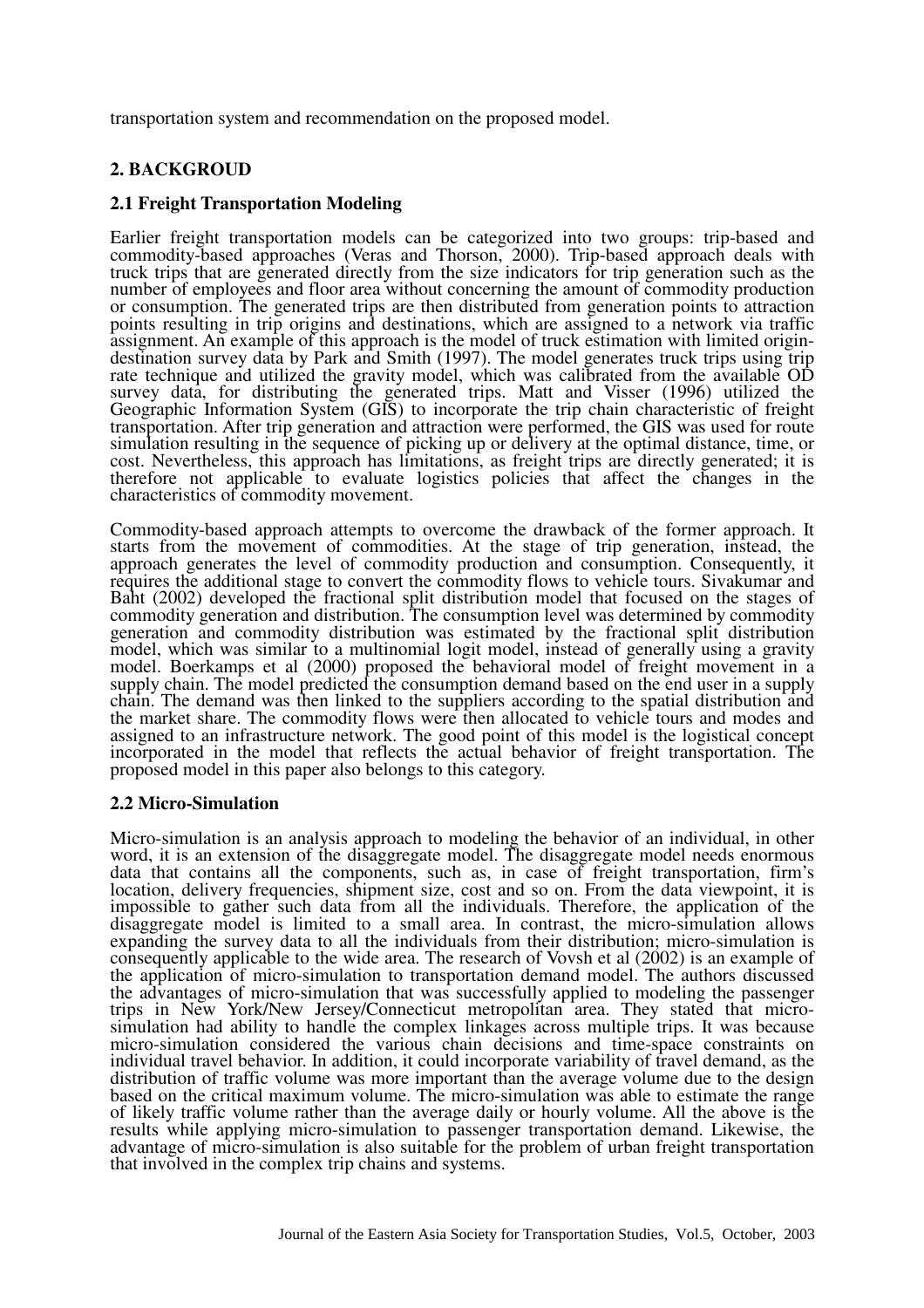# **2.3 Freight Decision Makers in a Supply Chain**

The complexity of freight transportation is caused from the complicated interactions among the freight decision makers, which include shippers, customers, carriers, and administrators at the city level (Taniguchi *et al.*, 2001). Shipper is the person who sells the products to customers. Manufacturer, wholesaler, and retailer can behave as a shipper or a customer at the same time. The carriers are the person who distributes the products to the customers. The shippers can select either asking for the carriers or delivering directly by themselves. Both shippers and carriers attempt to maximize their profit through minimizing the costs of pickup or delivery the products to the customers, while customers need the products to be pickup or delivered on time. Administrator at the city level is the person who makes a decision on freight transportation in order to enhance the environmental condition, alleviate the traffic congestion, and any other enhancement to the society toward the logistics initiatives.

Each freight decision maker has the different role on freight movement. Boerkamps (2000) summarized the key behavior of freight decision makers in the freight movement market. Shippers have the important role in product availability, transport mode and carrier choice, and location. Customers strongly influence on the demand of products and location. Demand involving the amount of products, delivery frequency, and lot size are depends on customers. Carriers have a major role in delivering the product to customers. The task includes transport mode choice, services, and route choice. Lastly, administrators control the freight movement in an indirect way. The policy measures, regarding freight movement system such as truck regulation and construction of infrastructure, significantly affect the behavior of the former decision makers. Understanding the role of all decision makers is necessary to capture the complex mechanism of freight transportation in the modeling.

# **3. MODEL STRUCTURE**

This research develops a micro-simulation model that is a modified version of the traditional four-step approach. The proposed model is a commodity-based model that considers the behavior of all firms individually. In order to estimate truck trip OD matrices, the model comprises three parts: a commodity production and consumption model, a commodity distribution model, and a conversion of commodity flows to vehicle tours. This section discusses the concept and mathematical formulations of the developed model.

# **3.1 Commodity Production and Consumption Model**

The production and consumption model determines the total monthly amount of commodity produced and consumed by each firm. Production and consumption amounts are estimated from the firm characteristics such as number of employees, floor area, and other indicators. This model utilizes regression techniques to estimate production and consumption amounts. Commodity production and consumption are estimated by type of commodity. The following equation shows the amount of commodity *k* produced by firm *i*, represented by  $G_i^k$ , and the amount of commodity *k* consumed by firm *j*, represented by  $A_j^k$ .

$$
G_i^k = f(x_1, x_2, \dots, x_n)
$$
 (1)

$$
A_j^k = f(x_1, x_2, \dots, x_n)
$$
 (2)

# **3.2 Commodity Distribution Model**

Consumption demand fundamentally determines the commodity flows. Originating from the demand side, this model makes a connection from demand to supply according to the attractiveness of suppliers and distribution channels. The attractiveness of suppliers is derived from supplier location and the amount of commodity produced by that supplier. Distribution channels can be defined as the paths connecting the customers and shippers of a commodity. In a supply chain, there are a number of possible distribution channels. In a simple example, as shown in Figure 1, retailers can purchase a commodity from wholesalers or the higher levels.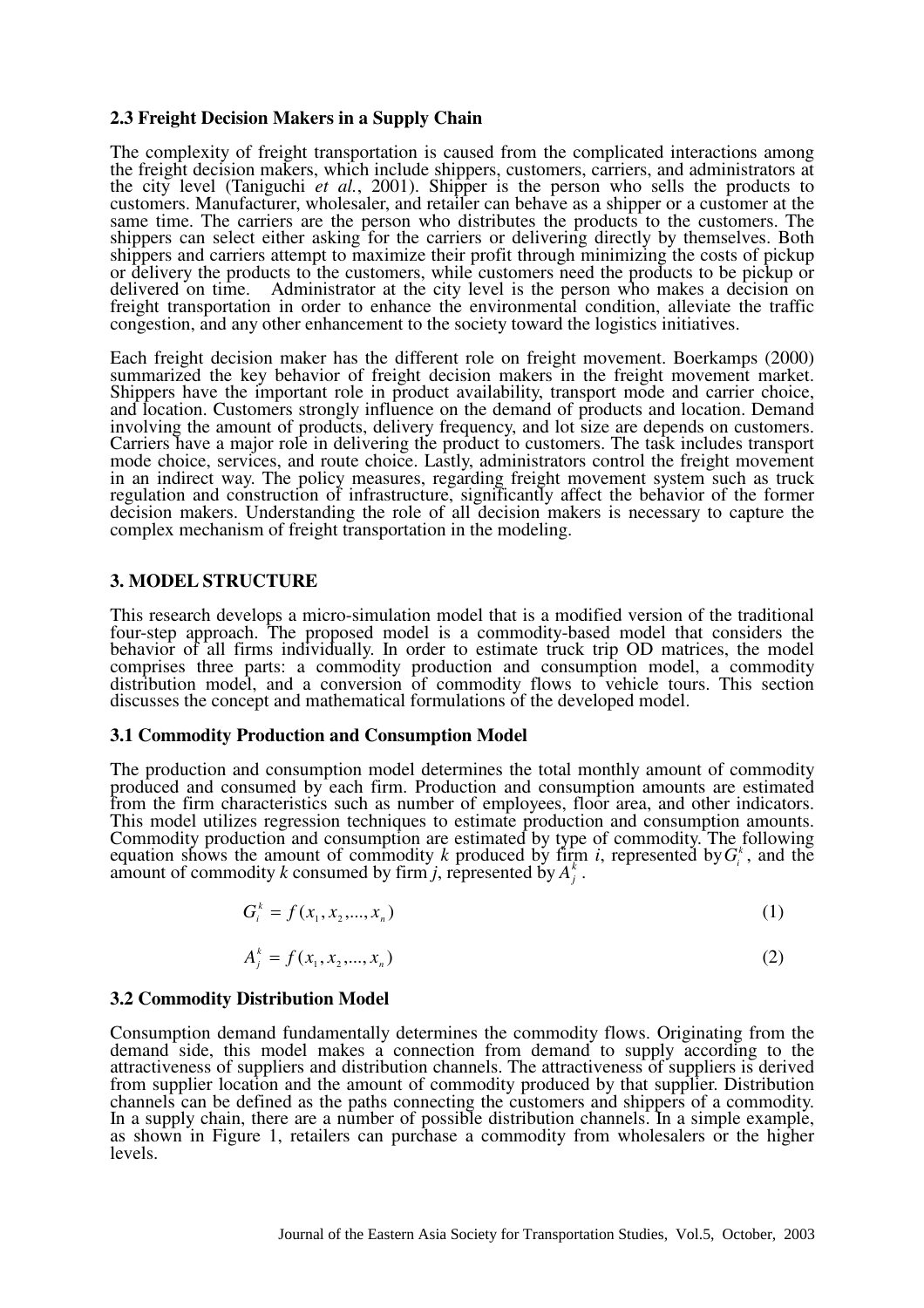

Figure 1. Distribution Channels

In that case, the distribution model consists of three parts: probability of distribution channel, probability of shipper location, and probability of selecting each shipper. The product of all three parts yields the probability of a given shipper being selected. The following shows the mathematical form of the model.

$$
P^{k}(i) = P(C^{k}) \cdot P(z|C^{k}) \cdot P(i|C^{k}, z), \quad i \in C^{k}, z
$$
 (3)

where,

 $P^{k}(i)$  is the probability of shipper *i* being selected for commodity *k* 

 $P^{k}(C^{k})$  is the probability of distribution channel *C* being used for commodity *k* 

 $P^{k}(z|C^{k})$  is the probability of zone *z* being selected, given distribution channel *C* 

 $P^{k}(i|C^{k}, z)$  is the probability of shipper *i* is selected, given distribution channel *C* 

and zone *z*

The first part, the distribution channel probability,  $P(C^k)$  is calculated directly from the empirical data. The location probability, on the other hand, can be viewed as a choice selection problem with multiple alternatives. The research utilizes a multinomial logit model and assumes a utility function for zone attractiveness, which is represented by firm spatial distribution and attractive potential, such as the number of firms in a zone and the total amount of commodity generated within a zone. A customer is assumed to select the zone that maximizes their utility function among the zone alternatives. The conditional probability that zone *z* is chosen, given distribution channel  $C^k$ , is expressed below:

$$
P(z|C^k) = \frac{\exp(\mu^z V_z)}{\sum_{z \in z} \exp(\mu^z V_{z'})}
$$
(4)

where,

 $\mu^z$  is the scale parameter for zone *z* 

 $V_z$  is the utility function of zone *z* and can be written as:

$$
V_z = f(D_{IJ}, N_I^{C,k}, G_I^k)
$$
\n
$$
\tag{5}
$$

 $D_{IJ}$  is the distance between zone *I* and zone *J* 

 $N_I^{C,k}$  is the number of firm type *C* that produce commodity *k* in zone *I* 

 $G_i^k$  is the total production amount of commodity *k* from zone *I* 

The third part, the shipper probability is necessary to identify the shippers from which a customer purchases. A multinomial logit model is applied in this part as well. However, due to the limitation of the survey data that does not identify the exact purchased shipper, we then assume that the shipper probability can be derived directly from the proportion of the size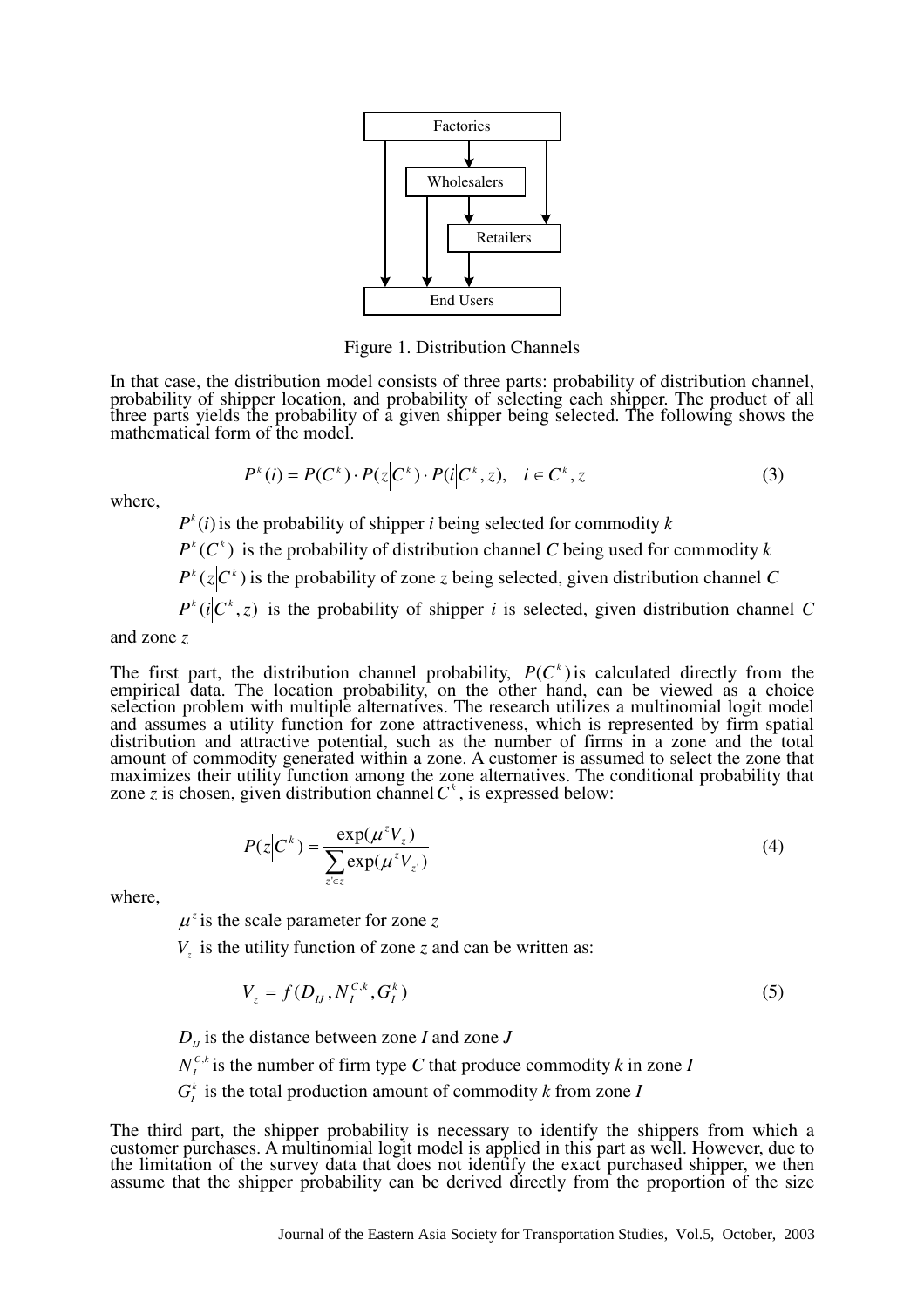indicators of each shipper; in this research, the production amount is utilized. The conditional probability that shipper *i* is chosen, given  $C^k$  and *z*, is as shown below:

$$
P(i|C^k, z) = \frac{\exp(G_i^k)}{\sum_{i \in i} \exp(G_i^k)}
$$
(6)

where,

# $G_i^k$  is the production amount of commodity *k* from shipper *i*

The number of shippers from which a customer purchases, is estimated by regression techniques from the indicators for customer size. This research utilizes number of employees as an indicator as expressed below:

$$
Ns_j = f(E_j) \tag{7}
$$

where,

 $Ns<sub>j</sub>$  is the number of shippers from that a customer purchases

*Ej* is the number of employees in firm *j*

Once the shipper probability and the number of shippers are determined, random numbers are generated and used with the shipper probability to indicate the selected shippers and determine the share for each selected shipper. Commodity flows are then derived from the product of shipper share and consumption amount for each firm as expresses in equation (8). In simulation, shipper probability will be recalculated every iterations in order that the commodity flows will be satisfied both constraints of the total production and consumption amounts.

$$
Q_{ij}^k = P^k(i) \cdot A_j^k \tag{8}
$$

where,

 $Q_{ij}^k$  is monthly commodity flow between firm *i* to firm *j* for commodity *k* 

 $P<sup>k</sup>(i)$  is probability of shipper *i* is selected for commodity *k* 

 $A_j^k$  is monthly consumption amount consumed by firm *j* for commodity *k* 

## **3.3 Conversion of Commodity Flows to Trip Chain**

Commodity flows will be assigned to vehicle movement according to the following three steps: delivery lot size and frequency, carrier and vehicle choice selection, and vehicle routing.

#### **3.3.1 Delivery Lot Size and Frequency**

Delivery lot size is the amount of commodities delivered to a customer at a time. Likewise, delivery frequency is defined as the number of deliveries to a customer during a certain time period. The determination of delivery lot size and frequency is a necessary step in converting monthly commodity flows to commodity flow in one time. Assuming that lot sizes are the same at every delivery for each customer, thus, delivery lot size and frequency have the following relationship:

$$
Q_{ij}^k = L_{ij}^k \cdot F_{ij}^k \tag{9}
$$

where,

 $Q_{ij}^k$  is the monthly commodity flow of commodity *k* between firm *i* and firm *j* 

 $L_{ij}^k$  is the lot size of commodity *k* that shipper *i* delivers to customer *j* 

 $F_{ij}^k$  is the delivery frequency of commodity *k* that shipper *i* delivers to customer *j*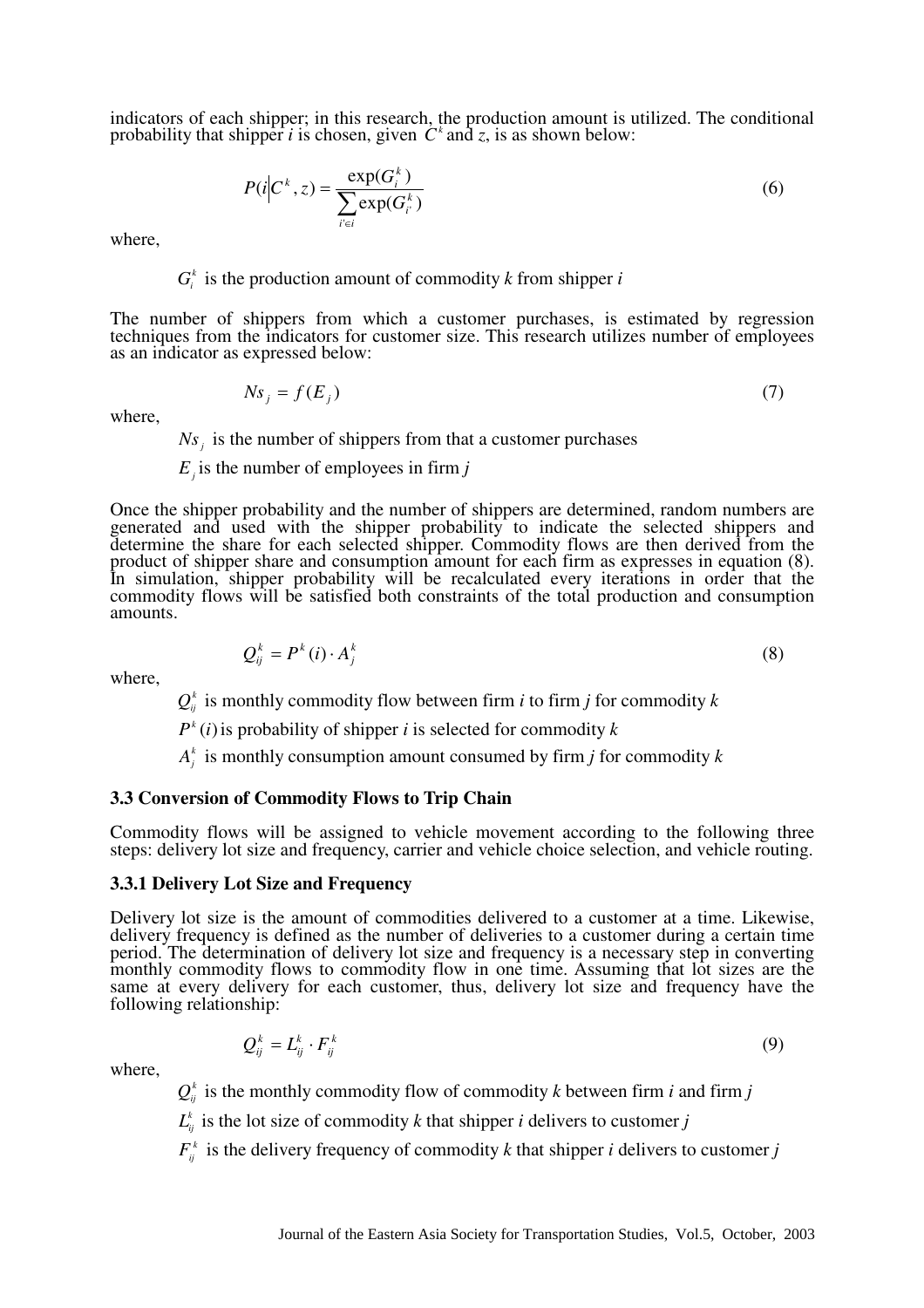Delivery lot size and frequency depend on many factors including inventory cost, transportation cost, demand, shipper availability, and other factors. Delivery frequency and lot size are selected in the way that minimizes the total costs. This research calculates the total cost as a function of inventory cost and transportation cost. Inventory cost comprises three types of cost: purchasing cost, ordering cost, and holding cost. Purchasing cost is proportional to monthly purchased amount, while ordering cost is proportional to delivery frequency, and, holding cost is proportional to delivery lot size. Inventory cost function can therefore be expressed as follows:

$$
IC_{ij}^k = \alpha^k \cdot Q_{ij}^k + \beta^k \cdot F_{ij}^k + \gamma^k \cdot L_{ij}^k
$$
 (10)

where,

 $\alpha^k$  is a parameter for the purchase cost of commodity *k* 

 $\beta^k$  is a parameter for the ordering cost of commodity *k* 

 $\gamma^k$  is a parameter for the holding cost of commodity *k* 

Transportation cost is proportional to delivery frequency and travel distance. Transportation costs can be calculated as follows:

$$
TC_{ij}^k = \delta^k \cdot F_{ij}^k \cdot D_{ij}^k \tag{11}
$$

where,

 $\delta^k$  is a parameter for transportation cost of commodity *k* 

Total cost is therefore the summation of inventory cost and transportation cost as expressed below:

$$
C_{ij}^k = \alpha^k \cdot Q_{ij}^k + \beta^k \cdot F_{ij}^k + \gamma^k L_{ij}^k + \delta^k \cdot F_{ij}^k \cdot D_{ij}^k
$$
 (12)

Based on minimization of the total cost, the first derivative of total cost with respect to delivery frequency provides the optimal delivery lot size and frequency. The following expresses the relationship between the optimal delivery lot size and frequency.

$$
\frac{1}{\gamma^k}(\beta^k + \delta^k \cdot D_{ij}^k) = \frac{Q_{ij}^k}{\left(F_{ij}^k\right)^2} \tag{13}
$$

or,

$$
a^k + b^k \cdot D_{ij}^k = \frac{L_{ij}^k}{F_{ij}^k} \tag{14}
$$

Parameters  $a^k$  and  $b^k$  can be calibrated directly from survey data; therefore, delivery lot size and frequency are determined from the following equation:

$$
F_{ij}^k = \sqrt{\frac{Q_{ij}^k}{a^k + b^k \cdot D_{ij}^k}}
$$
 (15)

## **3.3.2 Carrier and Vehicle Choice Selection**

Once commodity movements are determined, carrier and vehicle choices are decided for each commodity flow. Shippers play a major role in the selection of carrier and vehicle choice. The characteristics of the shippers, customers, transported commodities, and firm spatial distribution strongly influences the decision. The characteristics of shippers and customers can be represented by type of firms (retailer, wholesaler, or manufacturer), number of employees, and other characteristics. Attributes of transported commodities include commodity type, delivery lot size and frequency, and other characteristics related to the commodities.

Discrete choice model is generally applied to a mode choice problem. This research utilizes a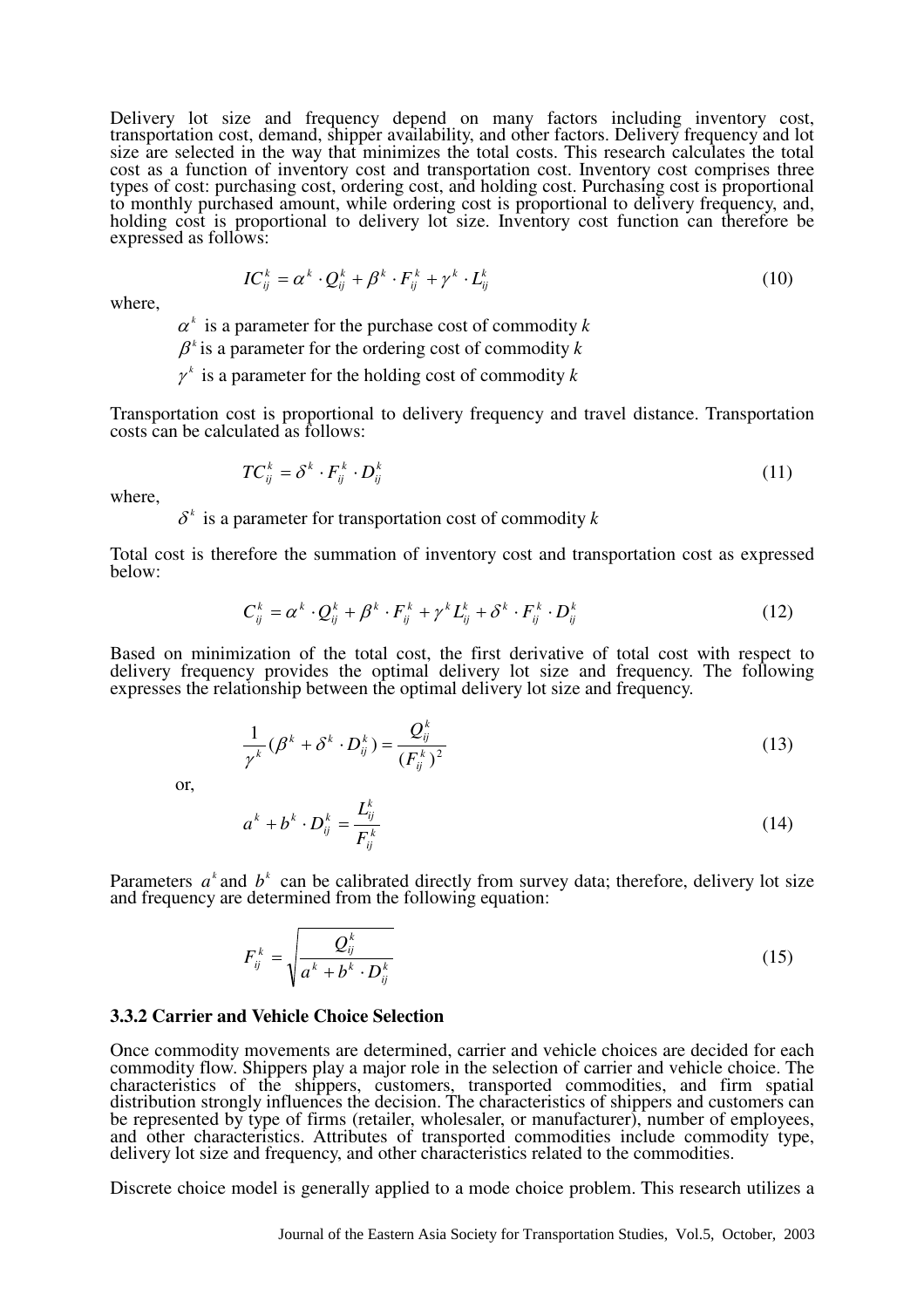nested logit model to describe the choice decision process. The model is structured on two levels (see Figure 2): carrier choice and vehicle choice. At the first level, the choice is carrier choice between private truck and business truck. Vehicle choice at the second level indicates truck size. This research categorizes truck size into two types: small truck and large truck. The small truck category covers the trucks that have maximum carrying weight less than five tons, including light truck, small truck, and pickup truck. In contrast, the large truck category covers the trucks that have more than five-ton maximum carrying weight including large truck and special truck.



Figure 2. Model Structure for Carrier and Vehicle Choice

First level: Carrier choice between private and business truck

$$
P_{ij}(private) = \frac{\exp(V_{\scriptscriptstyle{pv}})}{\exp(V_{\scriptscriptstyle{bss}}) + \exp(V_{\scriptscriptstyle{pv}})}
$$
\n(16)

where,

 $V_{pr}$  is the utility function for a private truck. It can be written as:

$$
V_{\nu} = f(Nc_i, E_i, L_{ij}, F_{ij}, TT_{ij})
$$
\n(17)

*Vbss* is the utility function for a business truck, in this case, this value is zero

 $Nc_i$  is the number of customers for shipper *i* 

 $E_i$  is the number of employees for shipper *i* 

- $L_{ij}$  is the lot size delivered from shipper *i* to customer *j*
- $F_{ij}$  is the delivery frequency from shipper *i* to customer *j*
- $TT_{ij}$  is the travel time between shipper *i* and customer *j*

Second level: Vehicle choice between small and large Truck

$$
P_{ij}(Large) = \frac{\exp(V_{lrg} + V_p^{'} \cdot \mu_p)}{\exp(V_{sml}) + \exp(V_{lrg} + V_p^{'} \cdot \mu_p)}
$$
(18)

where,

 $V_{lrg}$  is the utility function for a large truck, which can be expressed as:

$$
V_{lrg} = f(Nc_i, E_i, L_{ij}, F_{ij}, TT_{ij})
$$
\n(19)

*Vsml* is the utility function for a small truck, in this case, this value is zero  $Nc_i$  is the number of customers of shipper *i*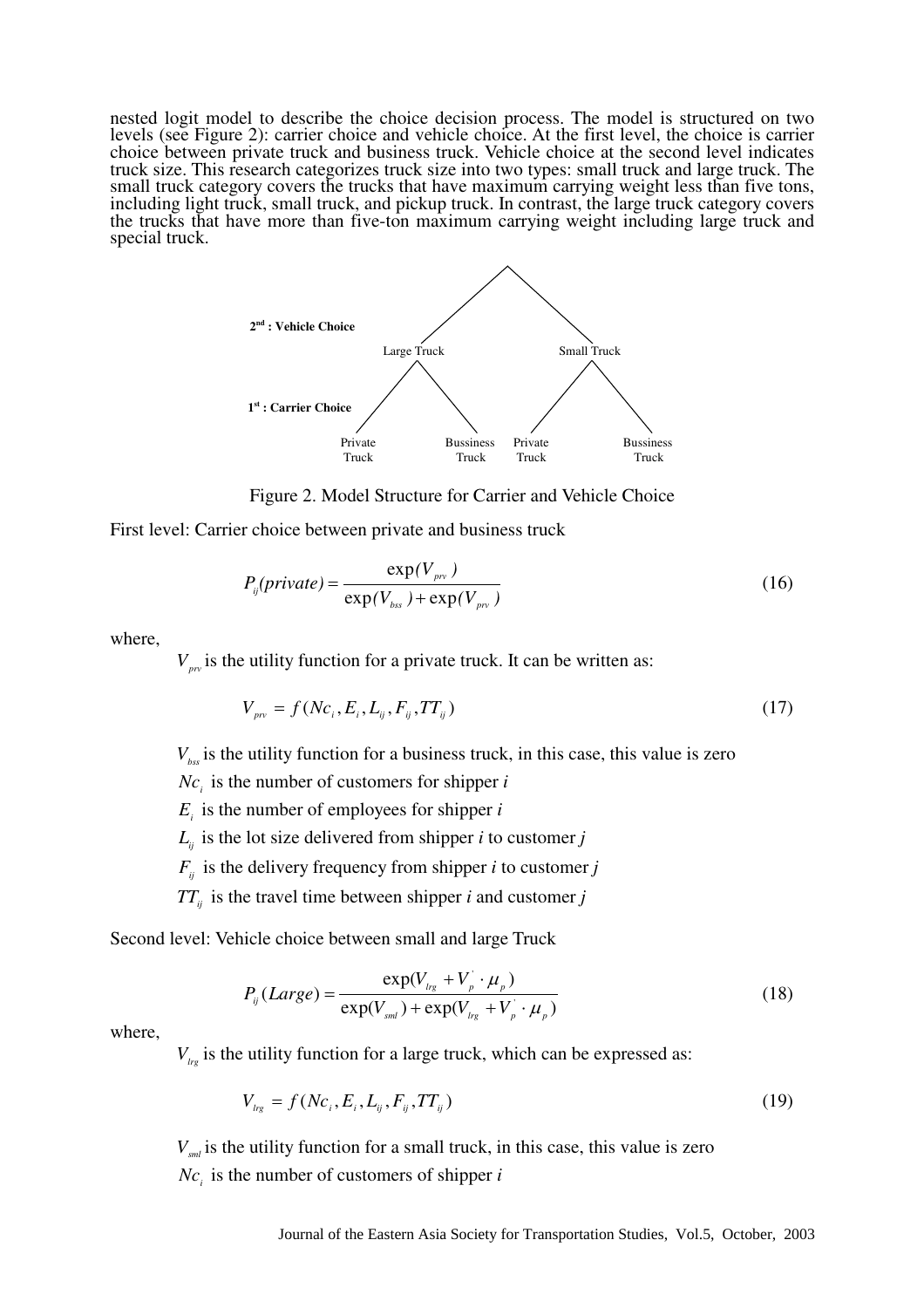$E_i$  is the number of employees of shipper *i* 

 $L_{ij}$  is the lot size delivered from shipper *i* to customer *j* 

 $F_{ij}$  is the delivery frequency from shipper *i* to customer *j* 

*TTij* is travel time from shipper *i* to customer *j*

 $\mu$ <sub>*p*</sub> is the scale parameter for private truck

 $V_p$  is the log-sum variable of the nested logit model which can be written as:

$$
V_p = \ln \left[ \exp(V_{\scriptscriptstyle{pv}}) + \exp(V_{\scriptscriptstyle{bss}}) \right] \tag{20}
$$

Therefore, carrier and vehicle choice probability for selecting large private truck can be expressed as:

$$
P_{ij}(LP) = \frac{\exp(V_{prv})}{1 + \exp(V_{bs})} \cdot \frac{\exp(V_{lrg} + V_p \cdot \mu_p)}{1 + \exp(V_{lrg} + V_p \cdot \mu_p)}
$$
(21)

#### **3.3.3 Vehicle Routing**

After assigning lot size, frequency, and vehicle type to each commodity flow between a shipper and a customer, vehicle routing simulation will provide an order of visiting customers for each shipper in delivery, resulting in the delivery route or saying that vehicle tours are constructed. Vehicle routing is simulated based on the commodity flow characteristics including lot size, carrier and vehicle choice. The delivery route is therefore decided in the way that minimizes the route travel time, which is constrained by the maximum working hours of a driver and limited carrying weight of a truck. The formulation can be written as:

Min 
$$
TC_i = \sum_{m=1}^{n} \sum_{l=1}^{n} (TT_{l,m} \cdot x_{l,m})
$$
 (22)

Subject to:  $\sum x_{l,m} = 1$ 

$$
\sum_{m=1}^{n} x_{l,m} = 1
$$
\n(23)\n
$$
\sum_{l=1}^{n} x_{l,m} = 1
$$
\n(24)

$$
\sum_{m=1}^{n} \sum_{l=1}^{n} (TT_{l,m} \cdot x_{l,m}) \le HR_{\max}
$$
 (25)

$$
\sum_{m=1}^{n} \sum_{l=1}^{n} (L_{l,m} \cdot x_{l,m}) \leq WT_{\text{max}}
$$
 (26)

$$
x_{l,m} \in \{0,1\} \tag{27}
$$

where,

*TC<sup>i</sup>* is the total travel time of a delivery route for shipper *i*

*n*

*m*

1

*l*

 $TT_{l,m}$  is the travel time between customer *l* and customer *m* 

*n* is the number of customers

 $x_{l,m}$  is 1, when the link between customer *l* and customer *m* exists 0, otherwise

 $HR_{\text{max}}$  is the maximum working hours of a driver

 $WT_{\text{max}}$  is the maximum carrying weight of a truck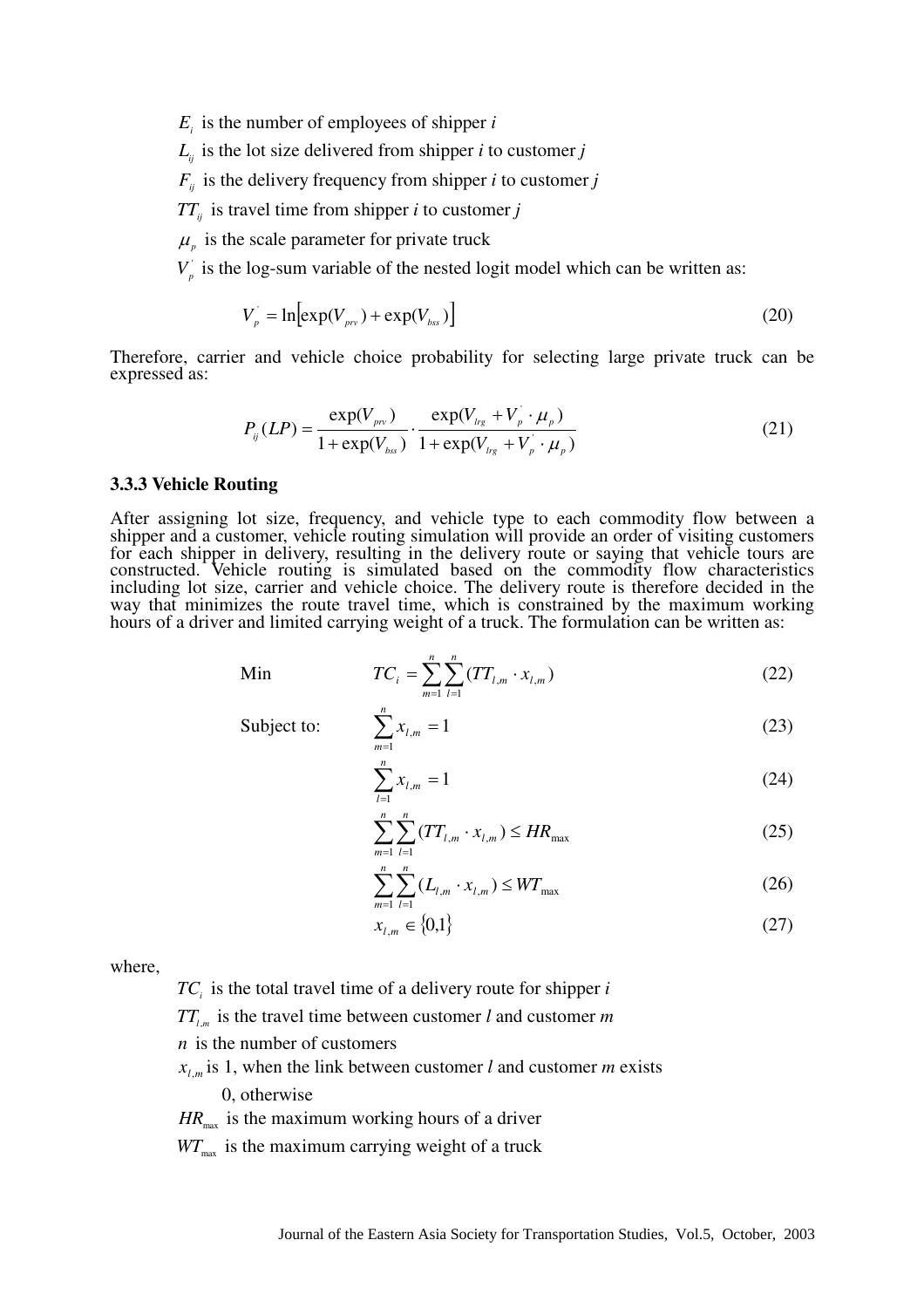# **4. ESTIMATED RESULTS**

### **4.1 Data set**

The Tokyo Metropolitan Goods Movement Survey (TMGMS) data used in the model calibration were collected from firms all over the Tokyo Metropolitan Area by the City and the Regional Development Bureau of the Japanese Ministry of Construction in 1982. The data consist of records on commodity movement and truck movement of each firm. The data were from approximately 46,000 firms, corresponding to three percent of all firms in the study area. Each record provides information about firm characteristics, commodity movement, and truck movement. The information of firm characteristics includes industry type, number of employees, floor area, and other related information. In the same way, the information on commodity movement and vehicle movement includes commodity type, weight carried in and out, delivery frequency, truck type, carrier type, and other related information.

The Establishment and Enterprise Census data (EEC) were collected by the Statistics Bureau in the Japanese Ministry of Public Management, Home Affairs, Posts and Telecommunication in 1999. This data covers all the enterprises in Japan. The data provide the general information about firms, for example, industry type, location, number of employees, and other related issues. The 174,892 virtual firms and their attributes are generated using the Monte-Carlo simulation according to the distribution of the attributes in the EEC data. The number of virtual firms utilized in this research corresponds to 10 percent of all firms in the study area. In model validation, the virtual firms are input to the model to estimate truck origin and destination volumes, which will be compared with the actual volumes from the survey data, which were collected by the Road Traffic Census in 1999.

# **4.2 General Information**

### **4.2.1 Industries and Commodities**

This research categorizes firms into 13 industry types, and commodities into 8 types based on the TMGMS classification. The categories of industry types and commodity types are presented in Tables 1 and 2 respectively.

|                      | Table 1 Industry Type Classification |  |  |  |  |  |  |  |  |
|----------------------|--------------------------------------|--|--|--|--|--|--|--|--|
| <b>Industry Type</b> | <b>Description</b>                   |  |  |  |  |  |  |  |  |
| 1                    | Agriculture, Forestry, and Fishery   |  |  |  |  |  |  |  |  |
| 2.                   | Mining                               |  |  |  |  |  |  |  |  |
| 3                    | Construction                         |  |  |  |  |  |  |  |  |
| 4                    | <b>Chemical Manufacturer</b>         |  |  |  |  |  |  |  |  |
| 5                    | Metal Manufacturer                   |  |  |  |  |  |  |  |  |
| 6                    | Machinery Manufacturer               |  |  |  |  |  |  |  |  |
| 7                    | Other Manufacturer                   |  |  |  |  |  |  |  |  |
| 8                    | Material Wholesaler                  |  |  |  |  |  |  |  |  |
| 9                    | Product Wholesaler                   |  |  |  |  |  |  |  |  |
| 10                   | Retailer                             |  |  |  |  |  |  |  |  |
| 11                   | Warehouse                            |  |  |  |  |  |  |  |  |
| 12                   | Electricity, Gas and Water Supplier  |  |  |  |  |  |  |  |  |
| 13                   | Service and Government Work          |  |  |  |  |  |  |  |  |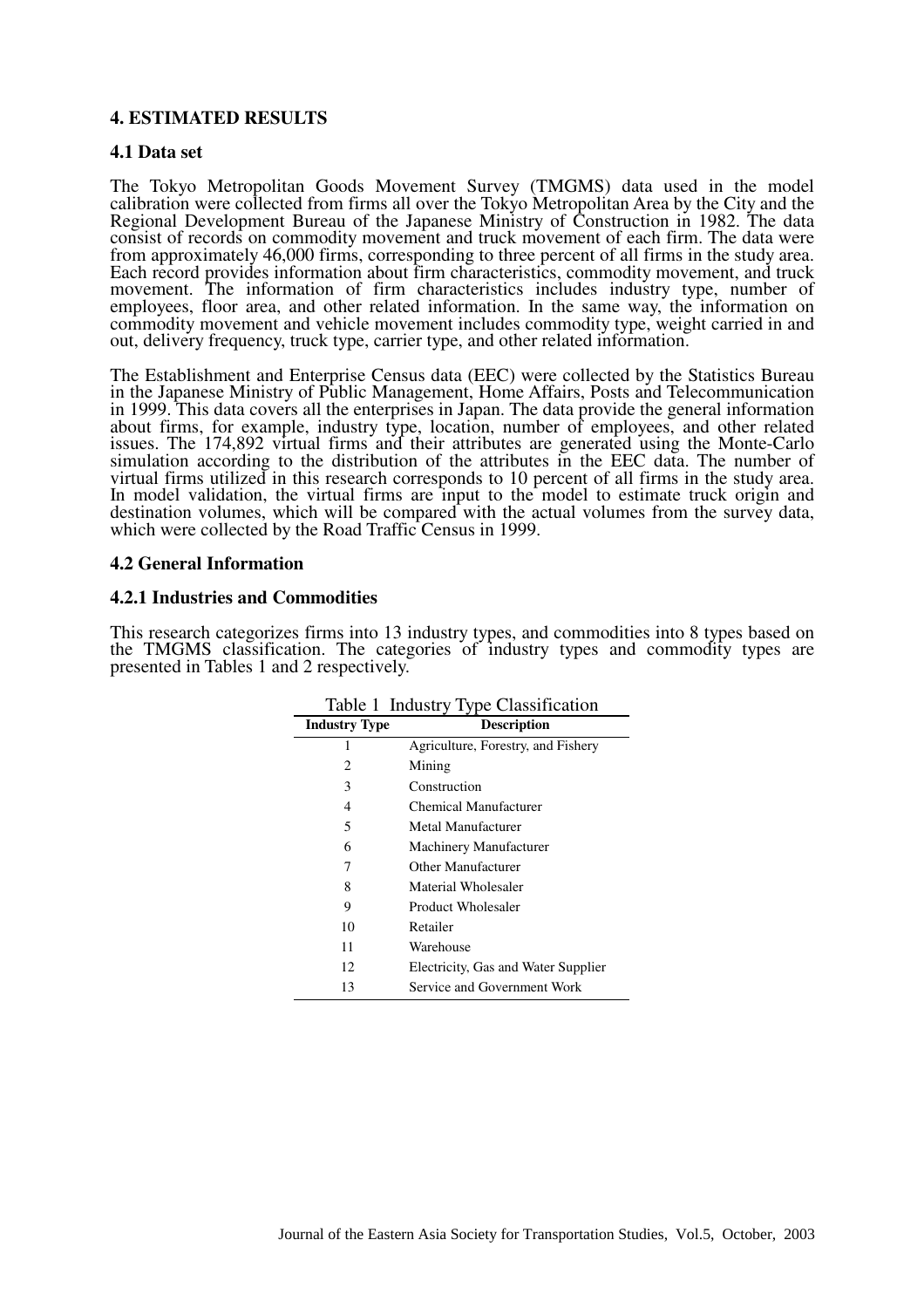| <b>Commodity Type</b> | <b>Description</b>             |
|-----------------------|--------------------------------|
| 1                     | <b>Agricultural Products</b>   |
| 2                     | <b>Forestry Products</b>       |
| 3                     | Mineral Products               |
| 4                     | Metal and Machinery Products   |
| 5                     | <b>Chemical Products</b>       |
| 6                     | <b>Light Industry Products</b> |
| 7                     | <b>Other Products</b>          |
| 8                     | Wastes and Scraps              |

Table 2 Commodity Type Classification

#### **4.2.2 Zoning**

This research utilizes A-zone classification of the Tokyo Metropolitan Goods Movement Survey zone system. There are 56 zones, comprising 52 zones within the study area (Tokyo Prefecture, Kanagawa Prefecture, Chiba Prefecture, Saitama Prefecture, and the southern part of Ibaraki Prefecture) and 4 zones for the prefectures near the study area for analysis of the external trips.

#### **4.3 Estimation Results of Model Calibration**

#### **4.3.1 Commodity Production and Consumption**

Commodity production and consumption models are developed separately for each industry type and each commodity type. The probability of commodity type produced and consumed by each industry type is directly calculated from the TMGMS data and summarized in Table 3. The commodity type produced or consumed by fewer than 5 percent of the firms will be neglected. The monthly amount of production and consumption are estimated from the number of employees and floor area. It should be noted that we are indirectly considering the end users as their purchasing amount can be indicated by the consumption amount of retailers. The production and consumption functions are assumed linear relationship, which can be written as follow:

$$
G_i^k = \alpha^k + \beta^k \cdot Emp_i + \gamma^k \cdot Flr_i \tag{28}
$$

$$
A_j^k = \alpha^k + \beta^k \cdot Emp_j + \gamma^k \cdot Flr_j \tag{29}
$$

| Industry<br><b>Type</b> |      | <b>Commodity type</b> |      |                |             |        |      |               |      |               |      |               |              |               |      |        |
|-------------------------|------|-----------------------|------|----------------|-------------|--------|------|---------------|------|---------------|------|---------------|--------------|---------------|------|--------|
|                         |      |                       |      | $\overline{2}$ |             | 3      |      | 4             | 5    |               |      | 6             | 7            |               | 8    |        |
| 1                       | 64.5 | (28.8)                | 0.8  | (1.2)          | 0.2         | (0.7)  | 8.9  | (0.0)         | 0.5  | (43.1)        | 3.8  | (2.7)         | 0.5          | (1.7)         | 22.8 | (21.0) |
| $\overline{2}$          | 1.6  | (0.9)                 | 0.0  | (0.0)          | 84.7        | (60.5) | 3.9  | (4.3)         | 4.4  | (22.7)        | 0.4  | (4.1)         | 1.9          | (4.6)         | 4.3  | (4.9)  |
| 3                       | 0.3  | (1.3)                 | 22.4 | (24.2)         | <b>13.0</b> | (13.2) | 38.6 | (47.0)        | 22.0 | (24.1)        | 2.0  | (1.3)         | 9.5          | (5.9)         | 14.8 | (7.0)  |
| 4                       | 0.5  | (1.7)                 | 0.5  | (1.1)          | 8.4         | (28.0) | 8.0  | (18.3)        | 80.8 | (76.1)        | 2.9  | (11.7)        | 9.2          | (13.6)        | 4.7  | (1.6)  |
| 5                       | 0.1  | (0.6)                 | 0.4  | (2.4)          | 0.6         | (8.5)  | 91.6 | (81.5)        | 3.0  | (18.3)        | 0.8  | (5.4)         | (5.9)<br>3.6 |               | 7.2  | (8.3)  |
| 6                       | 0.1  | (0.5)                 | 0.3  | (0.5)          | 5.8         | (1.1)  | 86.1 | (92.3)        | 6.5  | (11.4)        | 0.4  | (5.7)         | 5.8          | (7.2)         | 2.4  | (1.0)  |
| 7                       | 5.2  | (6.5)                 | 2.6  | (6.2)          | 0.5         | (1.6)  | 5.3  | (8.0)         | 7.9  | (12.6)        | 30.9 | (39.6)        | 52.1         | (40.3)        | 2.5  | (0.5)  |
| 8                       | 0.5  | (0.2)                 | 32.9 | (32.6)         | 12.0        | (11.6) | 30.4 | $(35.0)$ 35.5 |      | (33.2)        | 1.4  | (2.5)         | 8.6          | (10.0)        | 5.9  | (1.5)  |
| $\boldsymbol{9}$        | 13.5 | (17.5)                | 0.1  | (0.4)          | 1.0         | (0.6)  | 25.6 | $(22.2)$ 16.3 |      | (18.1)        | 20.4 | (22.0)        | 26.6         | (30.4)        | 11.7 | (2.3)  |
| 10                      | 17.4 | (43.9)                | 1.1  | (1.0)          | 0.3         | (0.1)  | 10.6 | $(9.4)$ 10.9  |      | $(11.4)$ 32.6 |      | $(36.1)$ 14.5 |              | $(18.8)$ 24.2 |      | (0.4)  |
| 11                      | 24.8 | (19.2)                | 3.3  | (2.6)          | 2.5         | (2.0)  | 35.4 | (34.1)        | 28.2 | (27.3)        | 44.2 | (41.8)        | 30.7         | (35.3)        | 3.7  | (1.0)  |
| 12                      | 0.0  | (4.7)                 | 0.3  | (0.3)          | 1.4         | (9.5)  | 47.3 | (48.6)        | 8.4  | (31.2)        | 4.5  | (13.0)        | 20.6         | (25.9)        | 38.5 | (4.4)  |
| 13                      | 2.1  | (23.7)                | 0.2  | (0.4)          | 0.1         | (1.3)  | 9.0  | (9.8)         | 3.2  | (21.3)        | 4.4  | (20.0)        | 32.6         | (41.8)        | 54.5 | (2.8)  |

Table 3. Probability of Firms Producing and Consuming Commodities, Percentage

Note: Consumption is in parentheses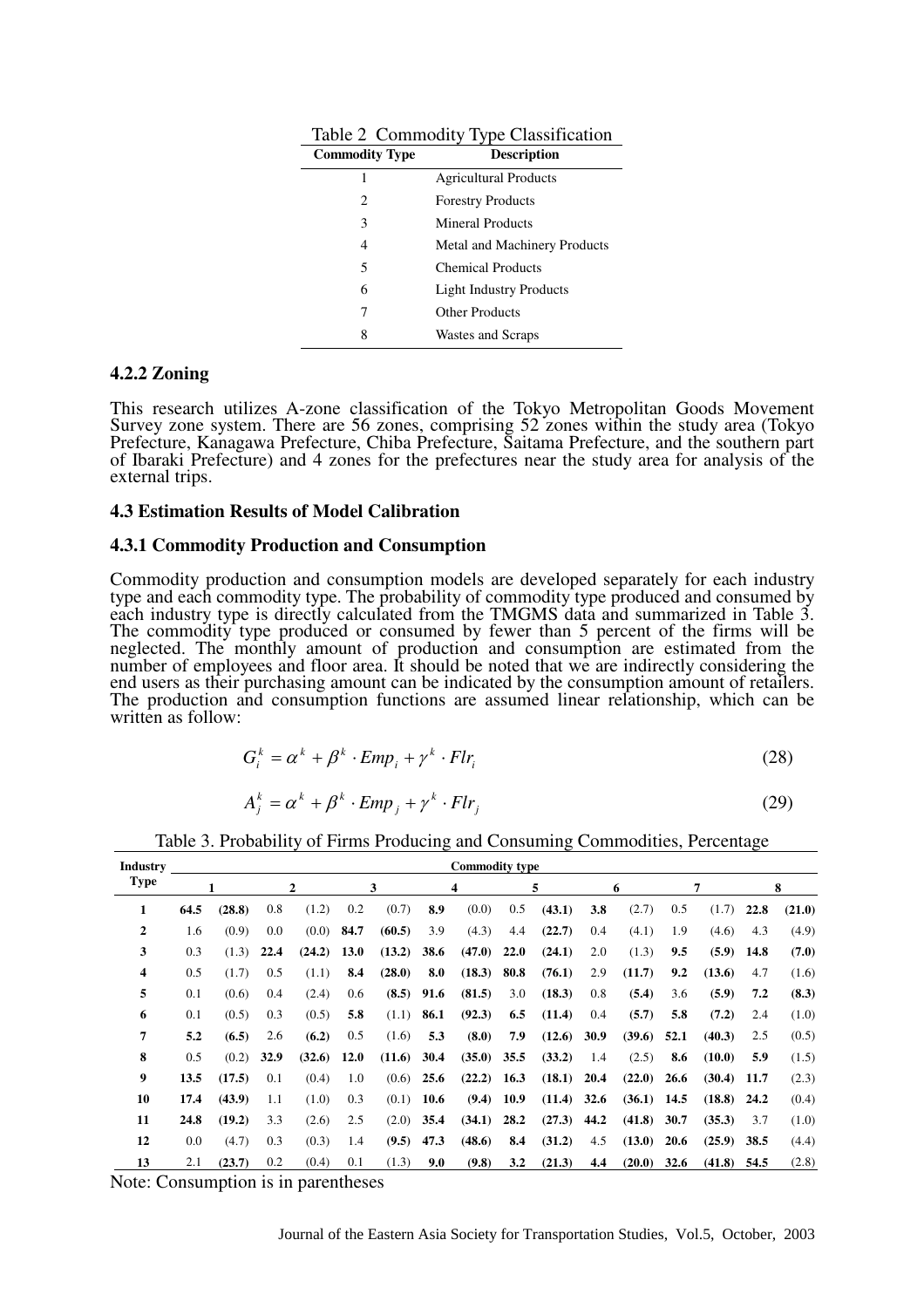Figure 3 shows the average value of correlation coefficient (R) of regression models. Although the value of  $R$  is quite low, the amount of production and consumption are significantly related to the number of employees and floor area, as implied by their t-statistic. The average values for t-statistic of coefficients  $\alpha^k$ ,  $\beta^k$ , and  $\gamma^k$  are 3.5, 5.6, and 7.7 respectively, with an average number of samples of 426. The reasons the regression model is not very accurate in terms of R-value might be the variation in commodity weight for each commodity type. As the results implies, commodity type 3 (Mineral Products), which has the least variation in unit weight, has the highest R-value as well.



Figure 3. Average Value of Coefficient of Correlation (R) by Commodity Type

In simulation, random numbers are generated according to the proportion in Table 3 in order to indicate the commodity types that a firm produces and consumes. After estimating the amount of commodity production and consumption by each commodity type from the regression model, the production and consumption amounts were adjusted to satisfy the total production and consumption, which are expressed in monetary terms and estimated by regression techniques from the indicators of firm size. This research estimates the average value of each commodity type from the TMGMS data.

#### **4.3.2 Commodity Distribution**

In the commodity distribution model, the commodity consumptions generated from the former stage are linked to the production points. As mentioned in the model development section, the shipper probability describes the fraction of commodity that a customer selects to purchase from a shipper. The shipper probability  $(P<sup>k</sup>(i))$  is a product of three parts: distribution channel probability ( $P(\vec{C}^k)$ ), shipper location probability ( $P(z|C^k)$ ), and shipper selection probability  $(P(i|C^k, z))$ . The first part, distribution channel probability  $(P(C^k))$ , is determined directly from the empirical data. The probability varies by industry type of customers, industry type of shippers, and type of purchased commodity. The probability is therefore calculated separately for each commodity type that is purchased by each industry type of customer from each industry type of shipper.

The second part, shipper location probability ( $P(z|C^k)$ ), is estimated by a multinomial logit model. This model is also developed separately for each industry type of customer, each industry type of shipper, and each commodity type. The variables used in the model include zone size variables (total zone production  $(G_{\zeta}^{k,C})$  and total number of firms in a zone  $(N_{\zeta}^{C})$ ) and an impedance variable (the distance between the customer and shipper zones  $(D_{I,J})$ ). This research assumes non-linear utility functions as follows:

Type 1: 
$$
V_z = \alpha^{k,C} \cdot \sqrt{G_z^{k,C}} + \beta^{k,C} \cdot N_z^C + \gamma^{k,C} \cdot D_{I,J}
$$
 (30)

Type 2: 
$$
V_z = \alpha^{k,C} \cdot \sqrt{G_z^{k,C}} + \beta^{k,C} \cdot \sqrt{N_z^C} + \gamma^{k,C} \cdot D_{I,J}
$$
 (31)

Type 3: 
$$
V_z = \alpha^{k,C} \cdot \sqrt{G_z^{k,C}} + \beta^{k,C} \cdot N_z^C + \gamma^{k,C} \cdot \log(D_{I,J})
$$
 (32)

Among three types of the utility function, the utility type that provides the best fitness in term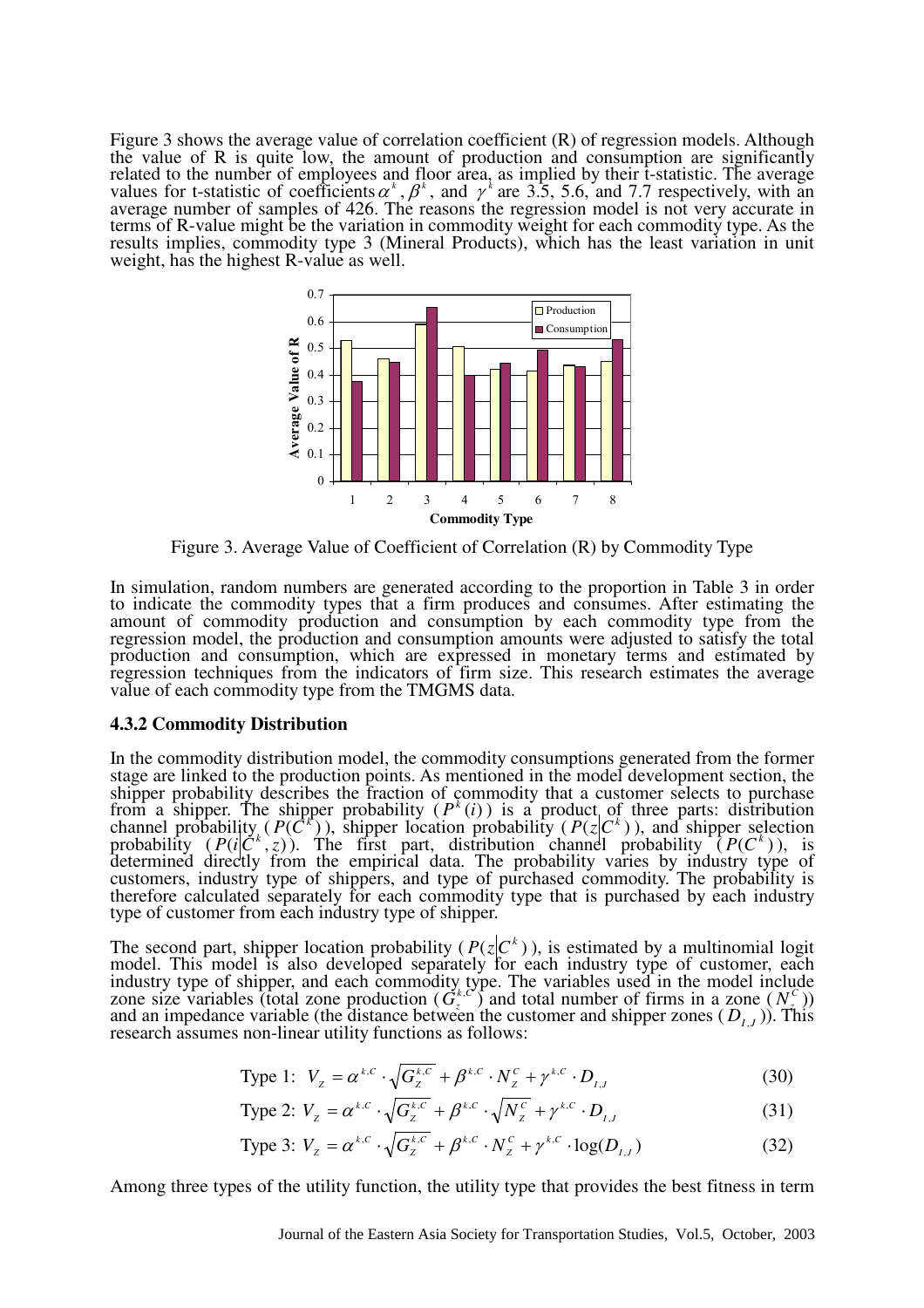of  $\rho^2$  is selected for each model. For the estimated results, the value of t-statistic of all the variables is statistically significant, as the t-statistics of coefficients  $\alpha^{k,c}$ ,  $\beta^{k,c}$ , and  $\gamma^{k,c}$  are 133.5, 4.6, and -45.1 respectively. The sign of the variables indicates the customer's preference for the proportion of commodity being purchased. The total zone production and the total number of firms have a positive sign indicating that a bigger purchase amount comes from zone producing a higher amount of commodity and having a greater number of firms. Conversely, distance has a negative sign, which implies that customers prefer purchasing larger amounts from nearer zones. The measure of fit of the models, represented by  $\rho^2$ , ranges from 0.058 to 0.544. The models that deal with sub items are apt to have low value of  $\rho^2$ .

The third part, shipper selection probability  $(P(i|C^k, z))$ , is calculated directly using the proportion of production amount of shippers by commodity type, because the survey data do not provide information about the shippers that each customer selects. Lastly, the numbers of shippers is estimated by regression techniques the number of employees of a customer firm. The number of shippers for customer industry types 1, 2, 4, 7, 8, and 9 are assumed proportional to the square root of the number of employees, while the numbers of shippers for other industries are assumed proportional to the number of employees.

### **4.3.3 Delivery Lot size and Frequency**

Delivery lot size and frequency are determined using the concept of cost minimization from the viewpoint of customers. The models are developed separately by industry type of customers and by purchased commodity type. Parameters  $a^k$  and  $b^k$  of equation (14) are calibrated by regression analysis from the TMGMS data. The average coefficients of correlation  $(\mathbf{R})$  of all models are 0.48. The average values of t-statistic of parameters  $a^k$  and  $b<sup>k</sup>$  are 3.3 and 10.5 respectively, when the average sample size is 350. The inaccuracy in the estimated results is due to this model's utilization of direct distance between customer and shipper, which means that the model considers cost for each trip; in actual, delivery lot size and frequency will not necessarily the same for the same distance customers. For example, a shipper might deliver a large lot size to the biggest customer and a smaller lot size to the smaller customers located in the same region. Future development of this model will consider the total cost for each delivery tour.

### **4.3.4 Carrier and Vehicle Choice Selection**

Nested logit models are developed separately for each industry type of shipper. The model consists of two levels on which the first level is choice between private and business truck and the second level is choice between large and small truck. However, there is an exception for the models of industry types 1, 3, and 8, which are vise versa. The estimated results are presented in Table 4.

For the models of industries apart from industry types 1, 3, and 8, the first level of model is the carrier choice between private and business truck, with business truck as the reference alternative The t-statistic of the most variables in all models is statistically significant. Among all industries, travel time variables have negative sign, which indicates that a private truck is generally used in short distance delivery. Constant for large and small private trucks have positive and negative signs, respectively, for most industries. This can be interpreted as a large truck being preferable for private trucks in most industries. The coefficient for the number of employees has a negative sign for most industries, which implies that large firms usually use business trucks rather than private trucks except in industry type 5 and 11. For industry type 2, this variable is less significant. Estimated results of the second level are the choice between large and small trucks, with small truck as the reference alternative. Most variables are significant, as their t-statistic value is rather high. The sign of the variables indicates the preference of the shippers. The positive sign proves that, as per intuition, large trucks are usually used to deliver large lot sizes. The positive sign of travel time indicates that, for long distance delivery, large truck tends to be more preferable. This is reasonable because the usage of large trucks can minimize the delivery costs for long distance delivery, as they can deliver to more customers.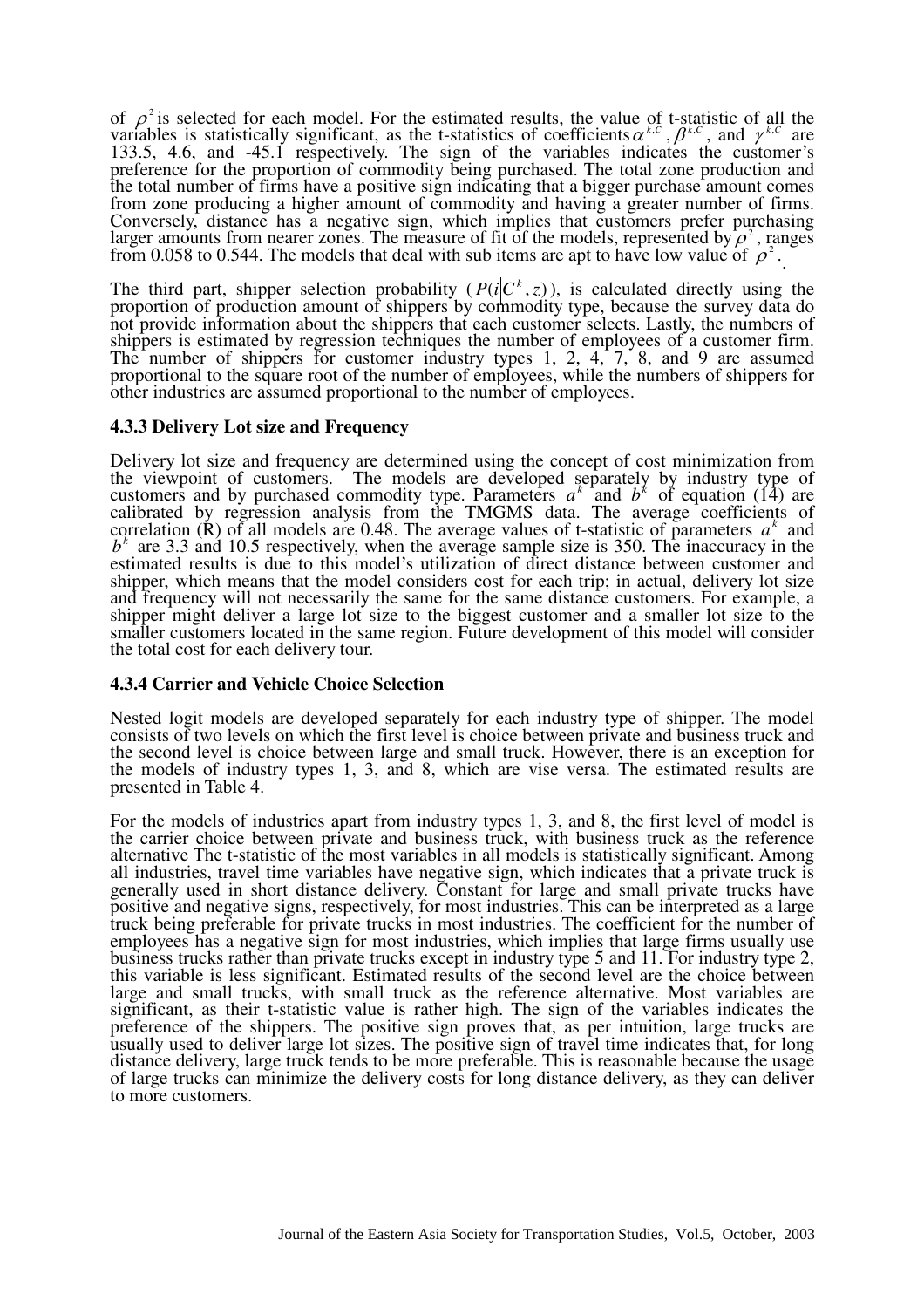| <b>Industry</b><br>Type | <b>Choice</b><br>level | <b>Const-PL</b><br>$Const$ -LP* |                   | <b>Const-PS</b><br>$Const-LB*$ |                    | <b>Const-L</b><br>$Const-P*$ |                  | <b>CUS</b>                                                       |                      | <b>EMP</b>                                              |           |                             |          | $\frac{\mu_L}{\mu_P^*}$<br>TT LOT FRQ                                                                                        |  |                                        |                   |      |                 | $\mathbf N$<br>$\rho^2$<br><b>Hit Ratio</b> |
|-------------------------|------------------------|---------------------------------|-------------------|--------------------------------|--------------------|------------------------------|------------------|------------------------------------------------------------------|----------------------|---------------------------------------------------------|-----------|-----------------------------|----------|------------------------------------------------------------------------------------------------------------------------------|--|----------------------------------------|-------------------|------|-----------------|---------------------------------------------|
| $1^*$                   | 1st<br>2nd             |                                 | $-14.11$ $(-2.5)$ |                                | $-23.85$ $(-10.1)$ |                              | $38.30$ $(12.3)$ |                                                                  | $1.35$ $(21.6)$      | $-3.61$ $(5.8)$ $-0.0106$ $(7.2)$ $-22.28$ $(15.3)$     |           |                             |          |                                                                                                                              |  |                                        | $8.33$ $(14.2)$   |      | $0.37$ $(14.1)$ | 181<br>0.574<br>0.696                       |
| $\overline{2}$          | 1st<br>2nd             |                                 | $9.53$ (3.5)      |                                | $-0.99$ $(-1.5)$   |                              |                  | $-0.0277$ $(-3.2)$<br>$-132$ $(-1.6)$ 0.3777 $(1.6)$             |                      |                                                         |           | $-0.0156$<br>0.2010         | $(-2.0)$ | $(2.3)$ 0.0000028 $(2.9)$                                                                                                    |  |                                        |                   |      | $0.07$ $(1.1)$  | 1,181<br>0.624<br>0.798                     |
| $3*$                    | 1st<br>2nd             |                                 | $3.76$ $(1.7)$    |                                | $-4.53$ $(-2.9)$   |                              |                  |                                                                  |                      | $-12.9$ $(-14.4)$ $0.1585$ $(22.1)$ $-0.00252$ $(18.7)$ |           |                             |          |                                                                                                                              |  | 0.0379<br>$-0.1210$                    | (1.9)<br>(8.7)    |      | $0.25$ (11.2)   | 4,964<br>0.623<br>0.783                     |
| $\overline{\mathbf{4}}$ | 1st<br>2nd             |                                 | $6.27$ $(33.3)$   |                                |                    |                              |                  | $-2.13$ $(-19.7)$ $-0.0159$<br>$-9.44$ $(-21.8)$ 0.0060          | (9.0)                | $(-19.8)$ $-0.00310$<br>0.00137                         | $(-19.3)$ | $-0.0125$                   |          | $(-26.3)$ $-0.0000014$<br>$(9.5)$ 0.0056 $(10.2)$ 0.0000012                                                                  |  | $(-7.8)$ $-0.0118$<br>$(8.2)$ 0.0282   | $(-2.0)$<br>(2.8) |      | $0.55$ (8.9)    | 24,367<br>0.654<br>0.807                    |
| 5                       | 1st<br>2nd             |                                 | $6.40$ $(18.1)$   |                                | $-1.91$ $(-10.0)$  |                              | $-7.24$ $(-6.3)$ |                                                                  |                      | $-0.0188$ $(-5.5)$ 0.00019                              |           | $(3.0)$ -0.0134<br>0.0046   | $(-9.9)$ | $(2.9)$ 0.000551 $(12.8)$                                                                                                    |  | 0.0093                                 | (2.4)             |      | $0.71$ $(1.8)$  | 4.158<br>0.617<br>0.764                     |
| 6                       | 1st<br>2nd             |                                 | 5.33(43.2)        |                                | $-1.75$ $(-23.6)$  |                              |                  | $-0.0100$<br>$-9.78$ $(-16.9)$ $-0.0053$                         | $(-3.0)$             | $(-7.9)$ $-0.00026$<br>0.00050                          |           |                             |          | $(-8.4)$ $-0.0101$ $(-24.2)$ $-0.0000449$ $(-12.7)$<br>$(7.7)$ 0.0063 $(10.7)$ 0.000008                                      |  | $(5.5)$ 0.0124 $(6.6)$                 |                   |      | $0.46$ $(8.9)$  | 20,328<br>0.578<br>0.770                    |
| $\overline{7}$          | 1st<br>2nd             |                                 | $5.64$ $(50.1)$   |                                |                    |                              |                  | $-2.23$ $(-31.7)$ $-0.0045$<br>$-9.13$ $(-17.8)$ 0.0039          | (4.1)                |                                                         |           |                             |          | $(-9.4)$ $-0.00041$ $(-12.1)$ $-0.0107$ $(-30.1)$ $-0.000138$ $(-16.1)$<br>$0.0067$ (12.2) $0.0000998$ (5.5) $0.0218$ (14.0) |  |                                        |                   | 0.53 | (8.7)           | 26,965<br>0.559<br>0.743                    |
| $8*$                    | 1st<br>2nd             |                                 | $4.79$ $(1.8)$    |                                | $-5.67$ $(-2.1)$   |                              |                  | $-2.39$ $(17.4)$ $-0.0266$ $(11.1)$                              |                      |                                                         |           | $-0.0181$ (3.2)             |          |                                                                                                                              |  | 0.0259<br>$-0.0356$                    | (1.9)<br>(9.7)    |      | $0.59$ (4.5)    | 23,965<br>0.725<br>0.872                    |
| 9                       | 1st<br>2nd             |                                 | $6.34$ $(37.8)$   |                                | $-2.49$ $(-23.4)$  |                              |                  | $-22.74$ $(-7.0)$                                                |                      | 0.00331                                                 | (6.0)     | 0.0160                      |          | $-0.00185$ $(-10.3)$ $-0.0087$ $(-16.4)$ $-0.0000082$<br>$(5.7)$ 0.0000183                                                   |  | $(-6.6)$ $-0.0254$<br>$(5.1)$ 0.1220   | $(-3.9)$<br>(4.7) |      | $0.26$ (5.3)    | 28,189<br>0.579<br>0.752                    |
| 10                      | 1st<br>2nd             |                                 | $4.23$ $(35.3)$   |                                |                    |                              |                  | $-2.84$ $(-22.6)$ $-0.0009$<br>$-6.34$ $(-15.2)$ $-0.0013$       | $(-7.2)$<br>$(-5.5)$ | $-0.00246$ $(-20.3)$ $-0.0095$<br>0.00048               | (6.6)     |                             | $(-9.2)$ |                                                                                                                              |  | $0.0337$ (3.8)                         |                   | 0.54 | (8.4)           | 32,351<br>0.814<br>0.913                    |
| 11                      | 1st<br>2nd             |                                 | $4.14$ $(20.5)$   |                                | $-4.52$ $(-23.1)$  |                              |                  | 0.0027<br>$-33.83$ $(-2.3)$ $-0.0248$                            | $(-1.7)$             | $(1.9)$ 0.00048                                         |           | $(2.0)$ -0.0050<br>0.0284   | $(-6.5)$ | $(2.3)$ 0.000492 $(16.9)$                                                                                                    |  |                                        |                   |      | $0.12$ $(1.9)$  | 7.448<br>0.621<br>0.777                     |
| 12                      | 1st<br>2nd             |                                 | 4.14(6.4)         |                                | $-5.74$ $(-5.8)$   |                              |                  | 0.1830<br>$-16.30$ $(-1.5)$ $-0.7412$                            | $(-1.8)$             | $(5.7)$ -0.00485 $(-4.3)$ -0.0150<br>0.01825            |           | $(2.0)$ 0.0515              | (1.8)    | $(-3.0)$ 0.0000654 $(1.4)$ 0.0943<br>$-0.4723$                                                                               |  |                                        | (3.2)<br>$(-1.5)$ |      | $0.22$ $(1.2)$  | 431<br>0.623<br>0.768                       |
| 13                      | 1st<br>2nd             |                                 | $6.34$ $(27.5)$   |                                |                    |                              |                  | $-0.55$ $(-7.9)$ $-0.0203$ $(-10.8)$<br>$-27.14$ $(-4.9)$ 0.0816 | (5.2)                | $-0.00033$<br>0.00104                                   | $(-4.8)$  | $-0.0084$<br>$(2.6)$ 0.0197 |          | $(-11.6) -0.0000241$<br>$(4.8)$ 0.000103                                                                                     |  | $(-6.3)$<br>$(4.4)$ $-0.0184$ $(-6.8)$ |                   | 0.21 | (4.0)           | 7.205<br>0.430<br>0.680                     |

Table 4. Carrier and Vehicle Choice Model Estimated Coefficients (t-statistics in parenthesis)

Note: \* indicates that the model structure is changed as "vehicle choice being the first level and carrier choice being the second level".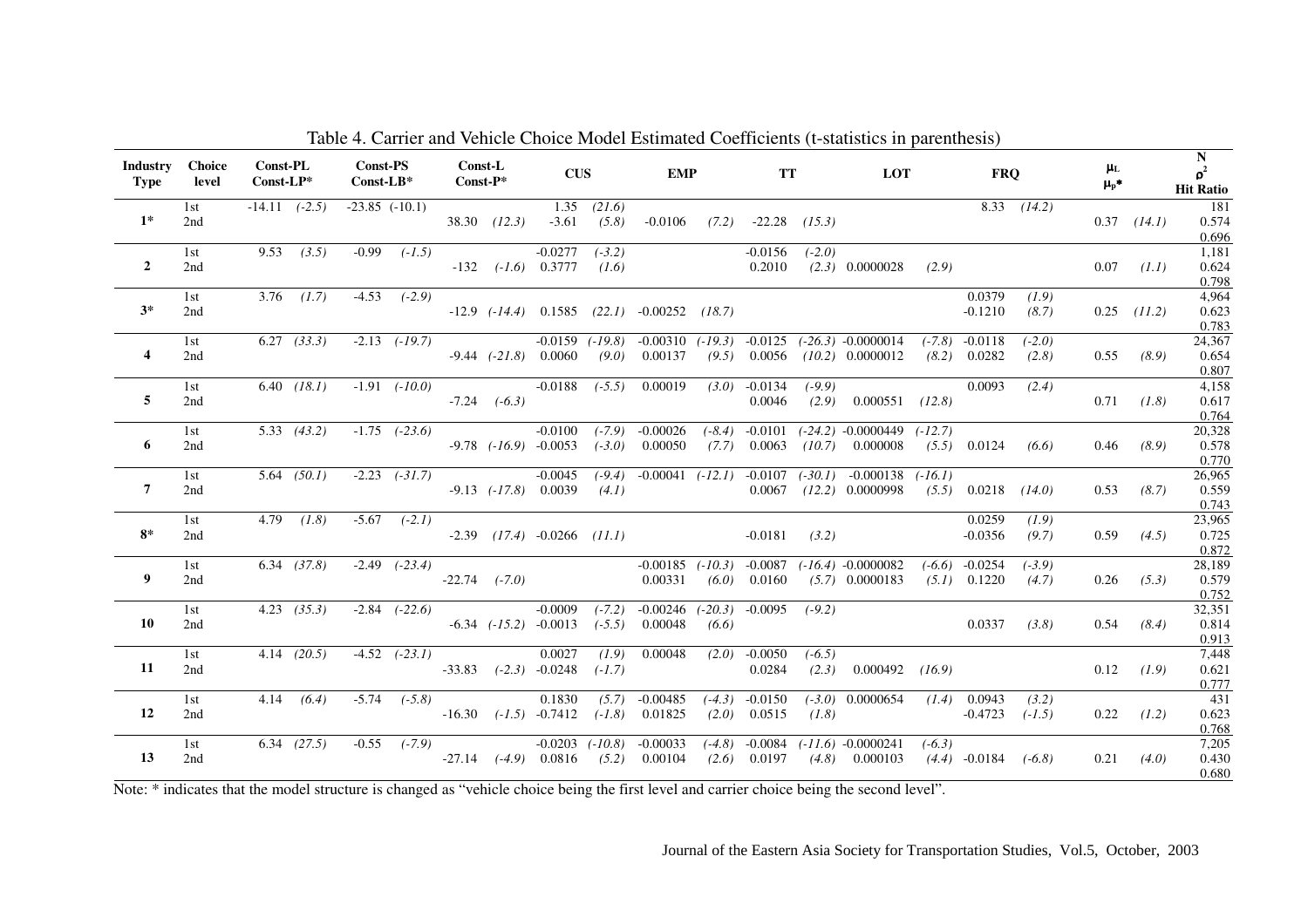For industry types 1, 3, and 8, the first level of model is choice between large and small truck, with small truck as the reference alternative. Constant for private and business large trucks have positive and negative signs respectively, which imply that private truck is preferable for large truck, except for industry type 1. The second level of model is carrier choice between private and business truck, with business truck as the reference alternative. The negative sign of number of employee implies that business truck is preferable for large company, which confirms the fact that the cost of using business truck for large company is cheaper than its cost of using private truck. In addition, as the scale parameter of all models is not equal to one, it indicates that a nested logit model is better suited for this data than would be a simple multinomial logit model.

The measures of fitness of the model, represented by  $\rho^2$  and hit-ratio, which are shown in the right side of Table 4, are rather high for all models. The values of hit-ratio of most models are more than 70 percent, which indicates that the proposed nested logit models for carrier and vehicle choices are sufficient to predict the choice behavior.

# **4.3.5 Vehicle Routing**

Commodity flows are assigned to vehicle tours after deciding carrier and vehicle choices. Before assigning a truck to customers, the customers having the same delivery frequency are grouped by delivery time. Customers having the same delivery frequency are then grouped again by location in order to minimize the delivery cost. Vehicle routing simulation provides a sequence for visiting customers that minimizes the total cost considering the maximum carrying weight of truck and maximum working hour of the driver. The maximum carrying weight utilized in this research is derived from the 80<sup>th</sup> percentile of the actual carrying weight of trucks from the TMGMS data. This value is computed by industry type and by truck type. For the constraint of the total travel time, we assume that the maximum working hours of a driver are 10 hours. In simulation, the summation of total travel time to visit all customers and total staying time spent at customer locations should be less than or equal to the maximum number of working hours. The staying time at customers, this research utilizes an average value by industry.

# **4.4 Model Validation**

The 174,892 virtual firms generated by the Monte-Carlo simulation from the EEC data, were used for model validation. The virtual firms were input through the three stages of the model (commodity production and consumption, commodity distribution, and conversion of commodity flow to vehicle movement) resulting in the estimated truck origin and destination volumes by truck type. The model sequence can be summarized as follows:

- ..<br>• Identify the commodity types for each virtual firm consuming and producing, using the probability of firms producing and consuming commodities.
- $\bullet$  Generate the amount of commodity production and consumption by each firm using the commodity production and consumption model.
- $\bullet$  Make the connections between shippers and customers according to their relationship in supply chains using the commodity distribution model and resulting in commodity flows between firms.
- $\bullet$  Assign the vehicle trip characteristics to each commodity flow through three stages: delivery lot size and frequency, carrier and vehicle choice selection, and vehicle routing.
- $\bullet$  Truck movement resulted from the former stage then can be summed up for truck trip origin and destination matrices.

The estimated volumes by truck type were compared with the actual volumes from the Road Traffic Census survey. Figures 4 and 5 show the results between the actual volume and the estimated volume for small trucks and large trucks, respectively. The estimated volume for large trucks is similar to the actual volume while the volume for small truck is significantly overestimated. For small truck, the simulation volume for the zones within the center of Tokyo (shown in triangle labels) is particularly distinct from the other zones because the characteristics of freight movement in the center of Tokyo are much difference from those in other locations. The estimation error may be due to data obsolescence; some characteristics may have changed over the 20 years. Although the estimated results are not very accuracy now, the results suggest that further model development under this concept could be very beneficial.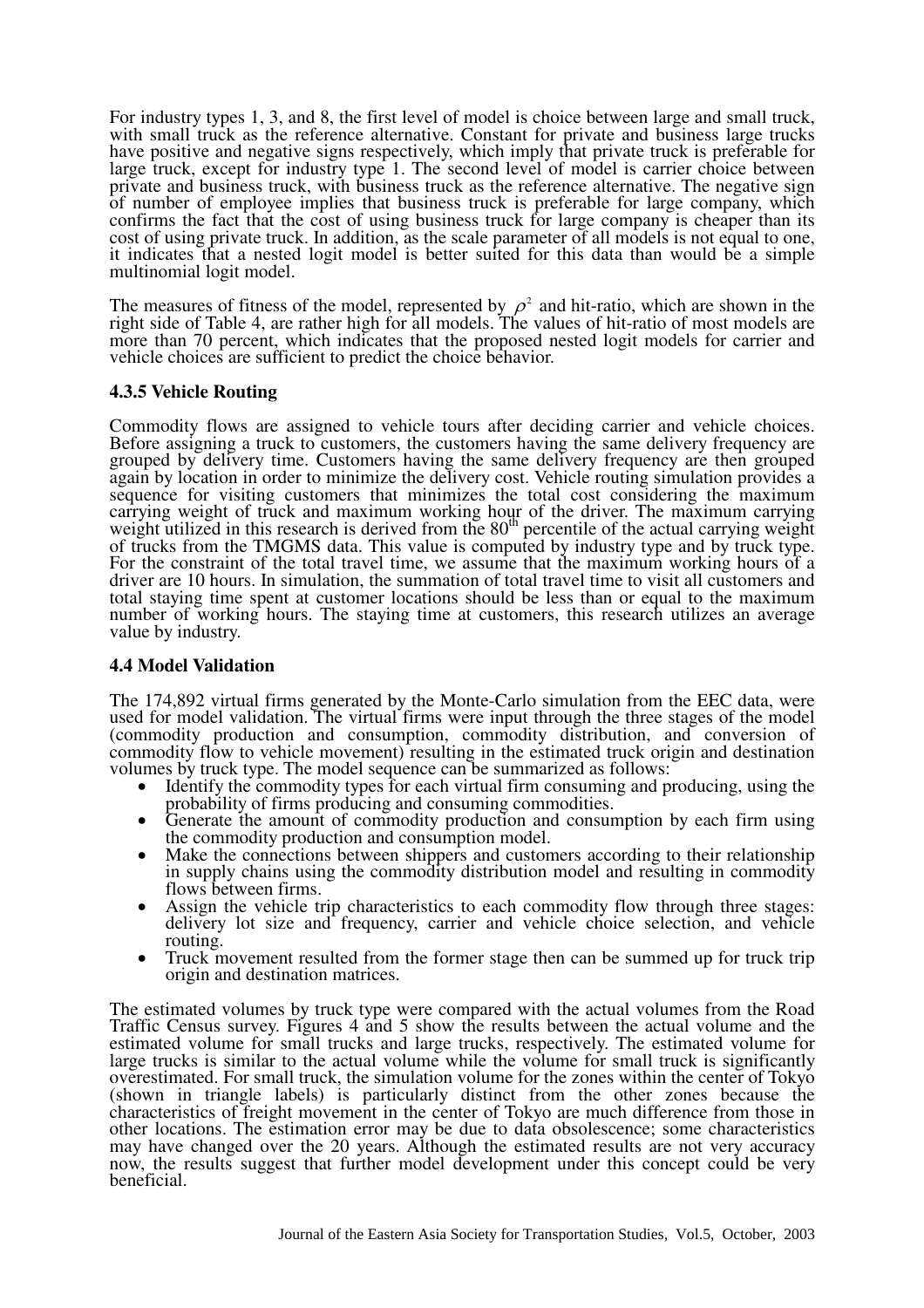

Figure 4. Generated OD from Simulation Compared with Actual OD for Small Trucks



Figure 5. Generated OD from Simulation Compared with Actual OD for Large Trucks

#### **5. CONCLUSION**

The micro-simulation model proposed in this paper is a comprehensive approach to modeling freight transportation in a way that systematically reflects the individual behavior of freight decision makers. The model is a modification to the traditional four-step approach that follows commodity production and consumption, commodity distribution, and conversion of commodity flows to vehicle movement. The model incorporates individual behaviors considering the largest influence of each freight decision maker at each stage. For example, in the commodity distribution model, customers have the most significant influence on the decision of the fraction of commodity being purchased. As a result, the proposed model structure can incorporate the complex relationship among freight decision makers and their